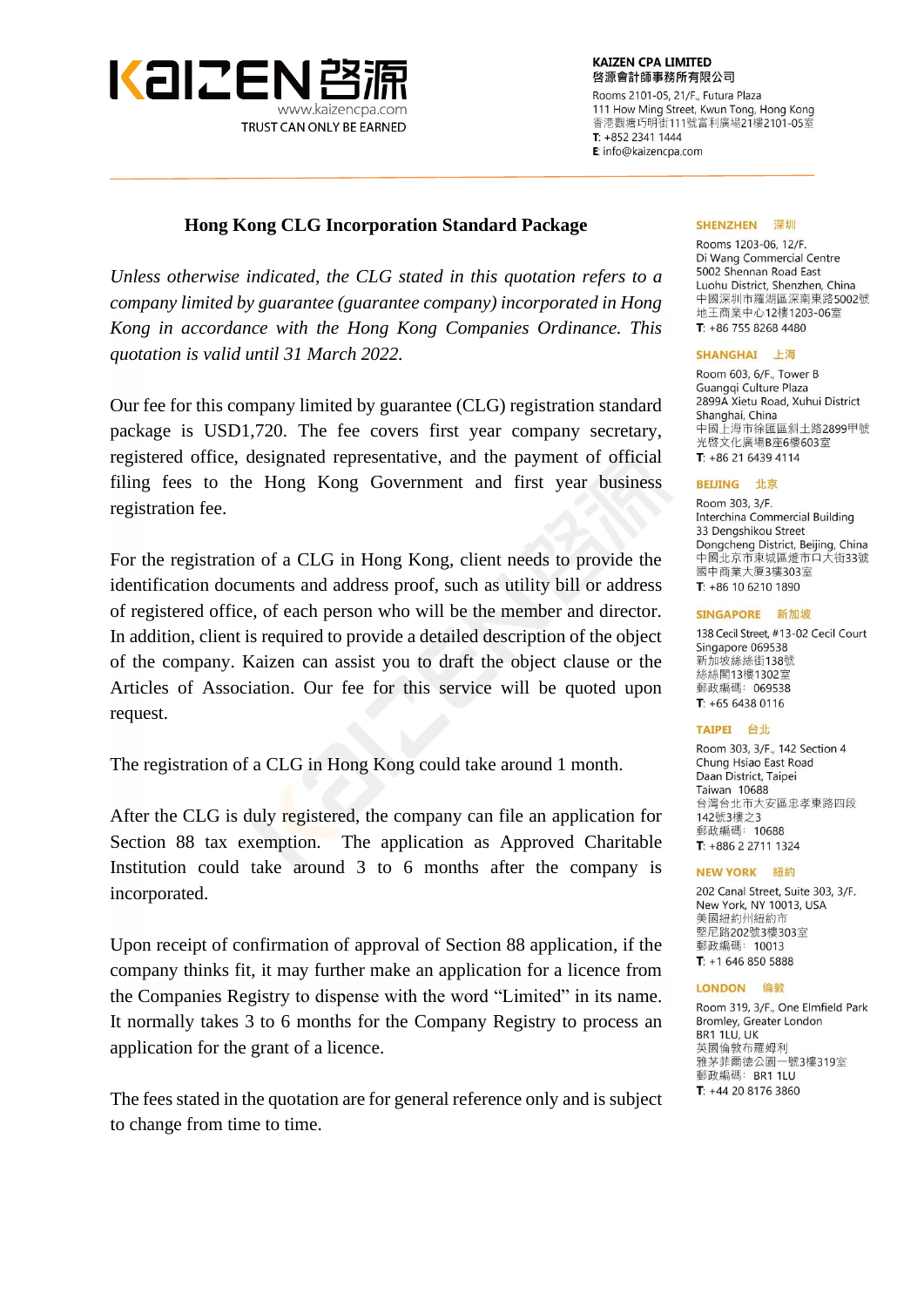## **1. Hong Kong Guarantee Company Registration Fees**

Our fee for handling the registration of a company limited by guarantee in Hong Kong with the standard Articles of Association is USD1,720. Our fee covers up to 3 members and 3 three directors, a total of 6. An extra fee of USD50 will be charged for each additional member/director in excess of 6. In particular, our fee covers the following services.

- (1) CLG Registration
	- (a) Answering client's questions in respect of registration and maintenance of a company limited by guarantee (CLG) in Hong Kong;
	- (b) Performing client due diligence (CDD), including verification of identification and address proof of the members and directors;
	- (c) Name availability check;
	- (d) Preparation of Standard Articles of Association and other incorporation documents;
	- (e) Providing advice as to the preparation of the object clause of intended company;
	- (f) Submission of incorporation application documents to and liaison with the Companies Registry in respect of the registration;
	- (g) Payment of official registration fee and first year business registration;
	- (h) Collecting of Certificate of Incorporation and Business Registration Certificate (valid for one year) form the Companies Registry once the company is duly incorporated;
	- (i) Preparation of compliance corporate kit, including corporate stamps, registers and minutes book;
	- (j) Preparation of minutes of first board meeting/written resolution.
- (2) Corporate Secretarial Service

Kaizen acts as the named Company Secretary for your Hong Kong company to comply with filing requirements of the Companies Ordinance.

- (a) Companies Registry (CR) Compliance Alert & Reminders
- (b) Preparation and filing of Annual Return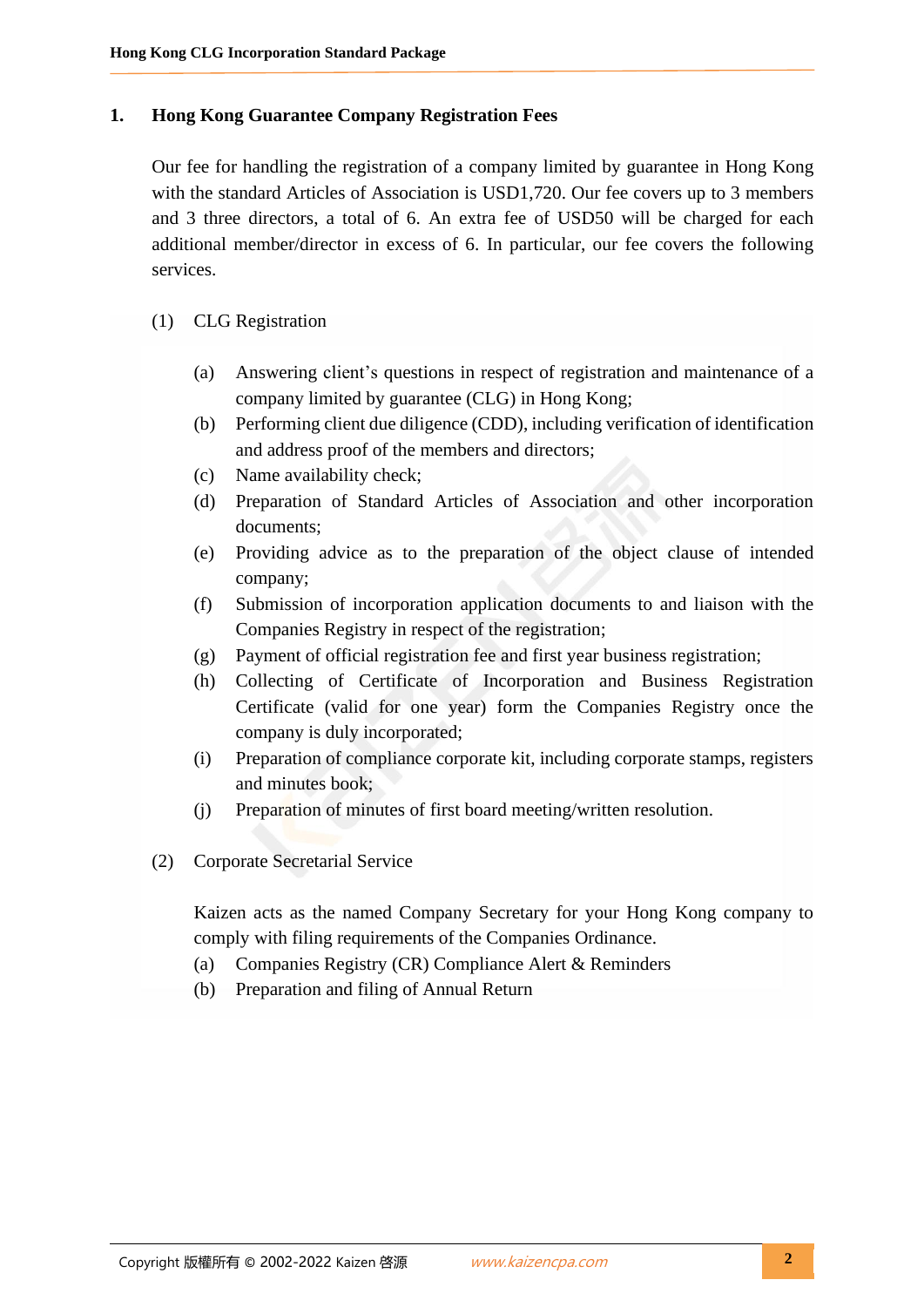## (3) Business Address

Kaizen provides a Hong Kong street address as the registered office of client's CLG. The address can be used for both the registration of your company and receiving mails, notices and letters sent from the Government and other business letters. Two options for handling incoming letters:

- (a) Kaizen will open, scan the paper mails received, and send the scanned copies to the client. The paper letters will be destroyed one month after the date indicated in the email.
- (b) Kaizen will forward mails to the address designated by client once a month. Actual postage will be charged separately.

Unless otherwise instructed, mails will be processed by option 1 by default. If mails need to be processed immediately, an extra fee of USD10 per batch will be charged.

(4) Designated Representative

Kaizen or one of its associated company will act as the designated representative of the client's Hong Kong company for one year. The responsibilities of the designated representative include updating and maintaining the Significant Controller Register (SCR) and liaison and providing assistance relating to the company's SCR to a law enforcement officer.

Note:

- (1) Our fee stated above does not include drafting Articles of Association to meet the requirements of the Inland Revenue Department for application as an Approved Charitable Institution (Section 88 Application). Client may consider the service of a lawyer when drafting the Articles of Association, but it is not must.
- (2) The fee quoted above is applicable to a company with 6 members and/or directors. A fee of USD50 per additional member/director will be charged.
- (3) All fees quoted are exclusive of delivery charge and tax, if any.

# **2. Optional Services**

In additional to company registration, we also provide the following related services to supplement the registration of the Hong Kong guarantee company.

| No. | <b>Services</b>                                         | Fee (USD) |
|-----|---------------------------------------------------------|-----------|
|     | CPA certification of incorporation documents, per set   | 150       |
|     | Bank account introductory services (Note 1)             | 850       |
|     | Application for Section 88 exemption (Note 2)           | 1,250     |
|     | Application for exemption from using "Limited" (Note 3) | 1,600     |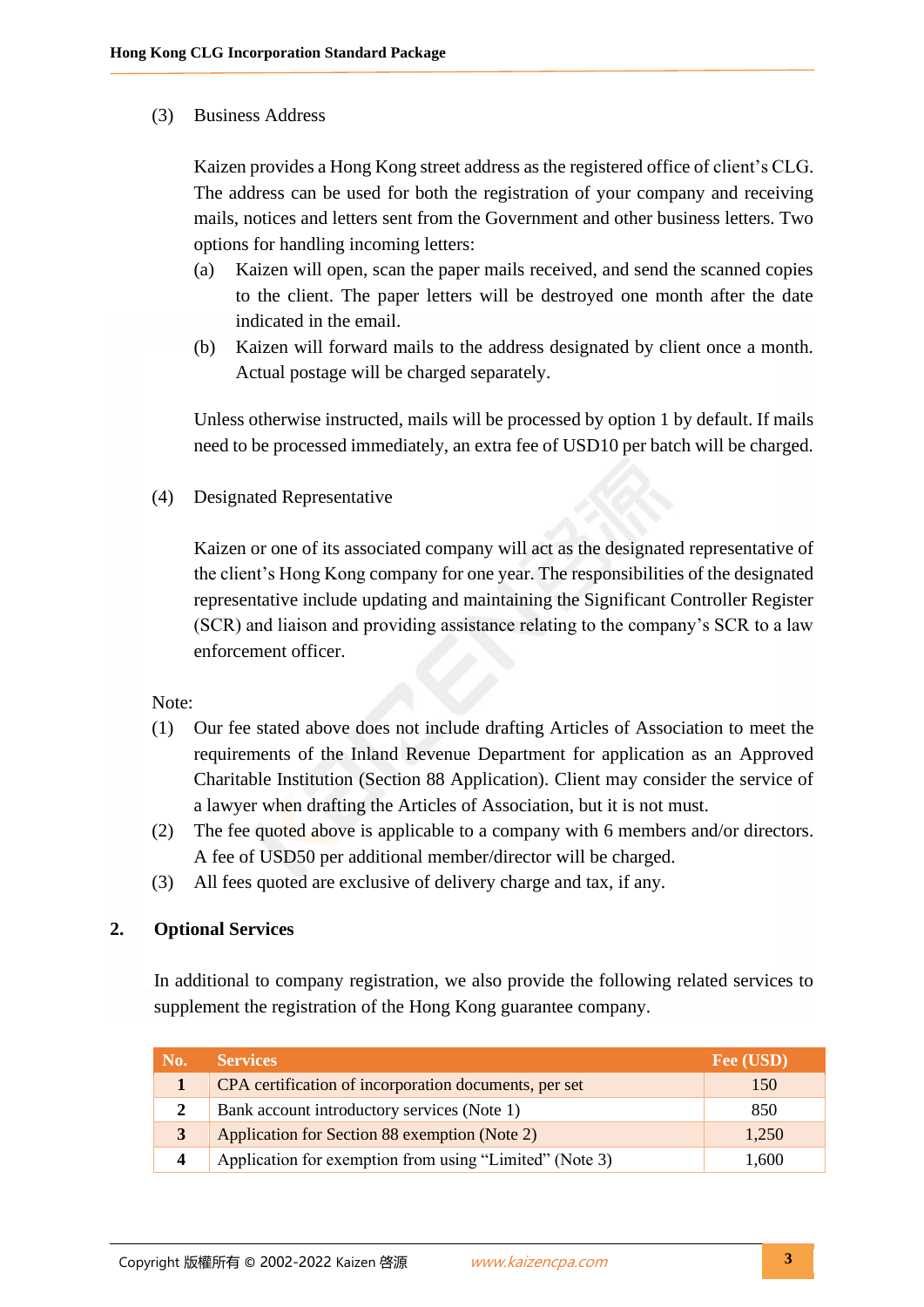## **Note:**

- (1) Kaizen will provide assistance to open a corporate bank account with a bank in Hong Kong for your Hong Kong company, including preparation of certified incorporation documents as required by the bank, reviewing of bank account application documents prepared by client and liaison with the bank in respect of the bank account application. Please note the bank requires at least a director visit their Hong Kong branch personally for the purpose of due diligence. It should also be emphasised that our role is limited to providing assistance and it is the sole discretion of the bank to decide whether to open the bank account or not. We do not assume any reliability should the bank decides not to open the bank account for you.
- (2) Kaizen provide assistance for the application as Approved Charitable Institution, that is, Section 88 exemption. Our services include preparing the application letter, arranging a certified true copy of the Certificate of Incorporation and Articles of Association and the communication between the Inland Revenue Department.
- (3) Upon confirmation of approval as a charitable organisation from the tax authority, if the company thinks fit, it can also apply for permission from the Companies Registry to dispense the suffix "LIMITED" to its name. Kaizen offers the services for the application to dispense with the word "Limited" including prepare the application letter, collect and submit the materials and the communication between the Companies Registry.

# **3. Payment Terms and Methods**

Upon receipt of your confirmation of engagement, we will issue and send you an invoice together with the wiring instruction for your settlement. Please mark our invoice number or account number in the message section of the remittance receipt and then send a copy of the same to us so as to enable us to locate your payment. Because of the nature of service, we require full payment in advance. Also, once service is commenced, no service fee will be refunded except special case.

We currently accept Hong Kong Dollar check, cash or TT and credit card through PayPal only. If payment is settled through PayPal, extra 5% services fee will be charged.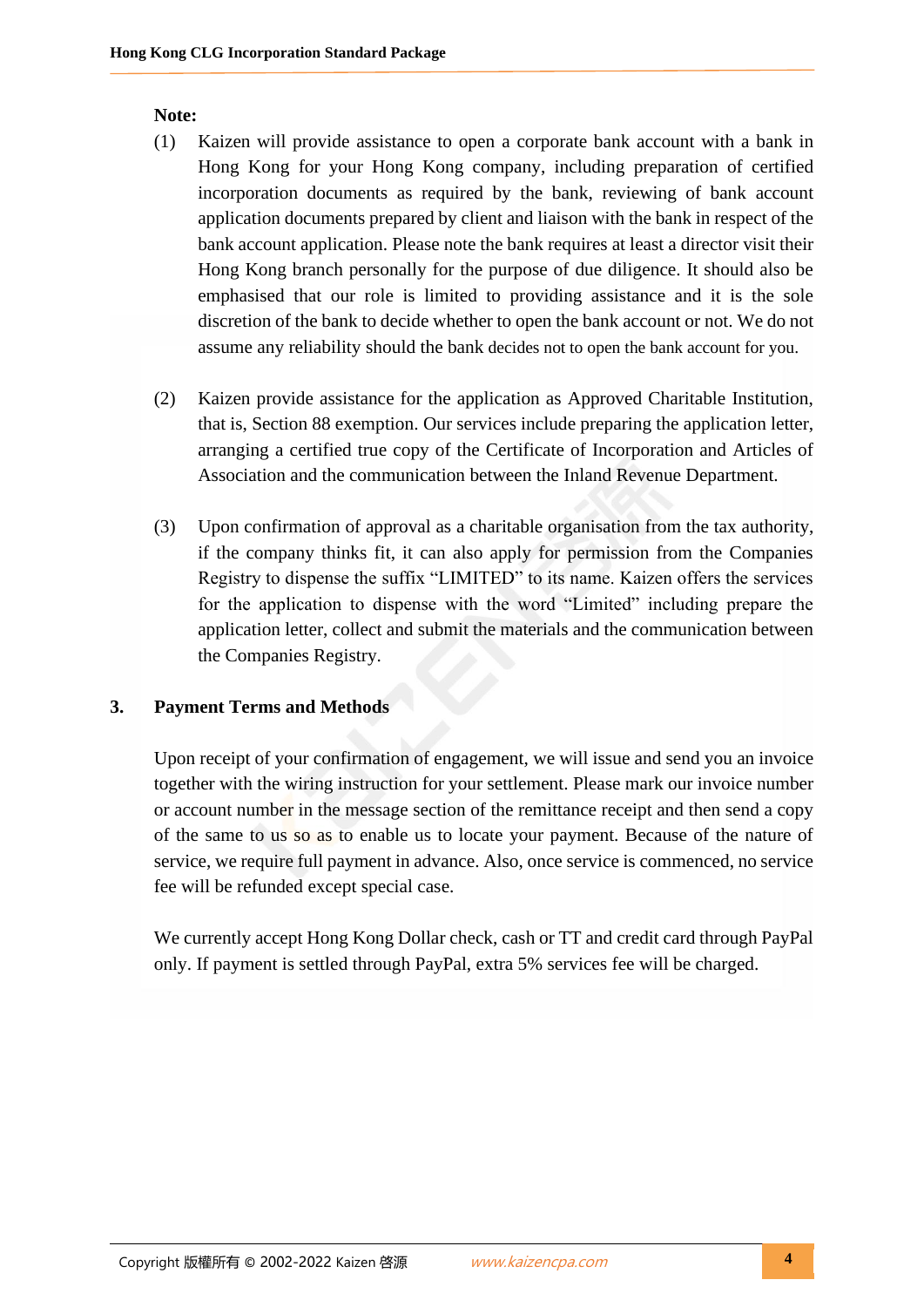# **4. Basic Structure of a Hong Kong Company Limited by Guarantee**

- One member, two individual director, one company secretary
- Member can be natural person or corporation and no restrictions on nationality
- Company secretary can be a Hong Kong resident or company;
- Must designate a Hong Kong local resident as its designated representative
- Must state the amount guaranteed by each class of members
- Must file audited financial statement
- Profits could not be distributed to its shareholder/member

## **5. Materials Required for Incorporation of Guarantee Company**

The following materials have to be prepared and delivered to Kaizen for the registration of a CLG:

- (1) Copy of passport (or identity card for Hong Kong resident) and residential addresses proof (such as utility bill or telephone bill) in respect of each member; if member is a corporation, please provide Certificate of Incorporation and registered office and the passport and residential address proof of any person who holds more than 10% of shares in that corporation;
- (2) Copy of passport (or identity card for Hong Kong resident) and residential addresses proof (such as utility bill or telephone bill) in respect of each director;
- (3) A duly completed incorporation order form (including "Know Your Client" due diligence form) (to be provided by Kaizen);
- (4) A detailed description of the object of the CLG;
- (5) Activity Plan and Budget Plan for the first 12 months after the company is registered.

The identification and address proof documents of the members and directors need to be certified by Kaizen, or a practising accountant or lawyer or attesting officer in the place where the members/directors are located.

If any of the documents are not in English or Chinese, an English or Chinese translation will be required.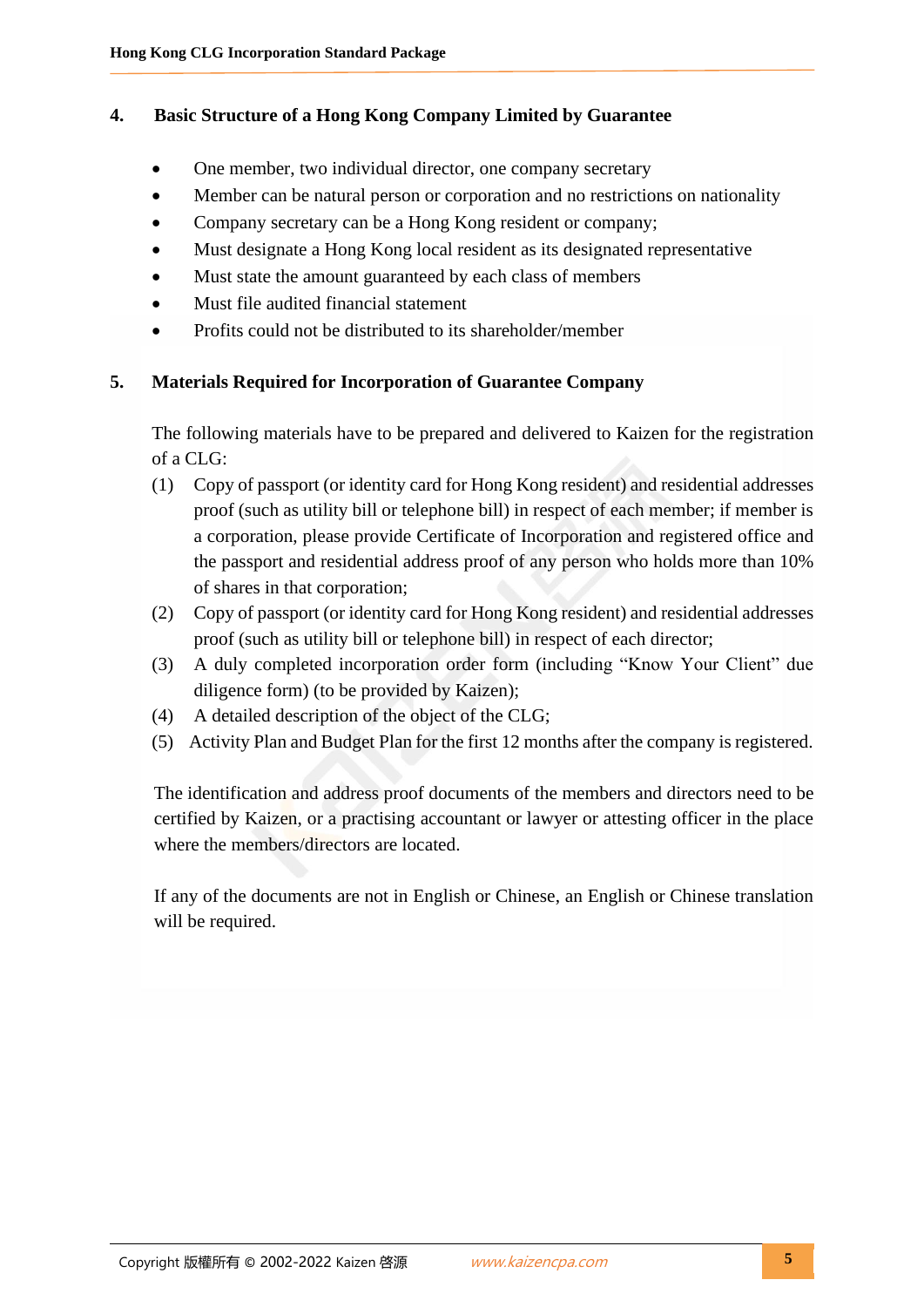## **6. Hong Kong Guarantee Company Incorporation Procedures**

The whole process for the registration of a CLG could be completed in around one month. The application for Section 88 exemption and licence to dispense "limited" from the name will take 3 to 6 months each.

| <b>Step</b>             | <b>Description</b>                                                                                                                                                                                                       | <b>Time</b><br>(Day) |
|-------------------------|--------------------------------------------------------------------------------------------------------------------------------------------------------------------------------------------------------------------------|----------------------|
| $\mathbf{1}$            | Client confirms with Kaizen the engagement for the incorporation of a<br>CLG; Kaizen issues an invoice to client.                                                                                                        | $\mathbf{1}$         |
| $\overline{2}$          | Client provides the materials listed in Section 5 to Kaizen by email.<br>Payment of service fees should be settled at the same time.                                                                                     | Client's<br>Schedule |
| $\overline{\mathbf{3}}$ | Kaizen performs client due diligence, including making arrangement with<br>client to verify the identification and address proof documents of the<br>members and directors                                               | Client's<br>Schedule |
| $\overline{\mathbf{4}}$ | Kaizen performs a name availability search.                                                                                                                                                                              | $\mathbf{1}$         |
| 5                       | At the same time, client drafts object clause of the Articles of Association<br>(AA) or client engages a lawyer to draft the Articles of Association                                                                     | $7 - 15$             |
| 6                       | Kaizen then prepares incorporation documents, including the Articles of<br>Association.                                                                                                                                  | $\mathbf{1}$         |
| $\overline{7}$          | Kaizen delivers the incorporation documents to client for signature. Client<br>signs off the documents and return the duly signed documents to Kaizen                                                                    | Client's<br>Schedule |
| 8                       | Kaizen then files duly signed incorporation documents with the Companies<br>Registrar for registration and arranges payment of registration fee.                                                                         | $\mathbf{1}$         |
| $\boldsymbol{9}$        | The Companies Registry (CR) examines the registration. If they are in good<br>order, the CR will issue the Certificate of Incorporation in one month. A<br>Business Registration Certificate is issued at the same time. | 30                   |
| 10                      | Kaizen now proceeds to place an order for manufacturing of company<br>stamps and printing of Articles of Association                                                                                                     | 2                    |
| 11                      | Kaizen arranges to deliver to client the Company Kit. The whole<br>registration process is then completed.                                                                                                               | $\mathbf{1}$         |
|                         |                                                                                                                                                                                                                          | 共: 約30日              |
| 12                      | After the company is duly registered, Kaizen proceed to handle the<br>application for Section 88 exemption (if applicable).                                                                                              | 90-180               |
| 13                      | After the application for Section 88 exemption is approved by the Inland<br>Revenue Department, Kaizen them move on to application for exemption<br>form use of "limited" in the name of the company (if applicable).    | 90-180               |

Note: After the company is registered, it can file an application for Section 88 exemption with the tax authority. Upon confirmation of being an Approved Charitable Institution, it may further make the application for a licence to dispense with the word "Limited" in its name with the Companies Registry.